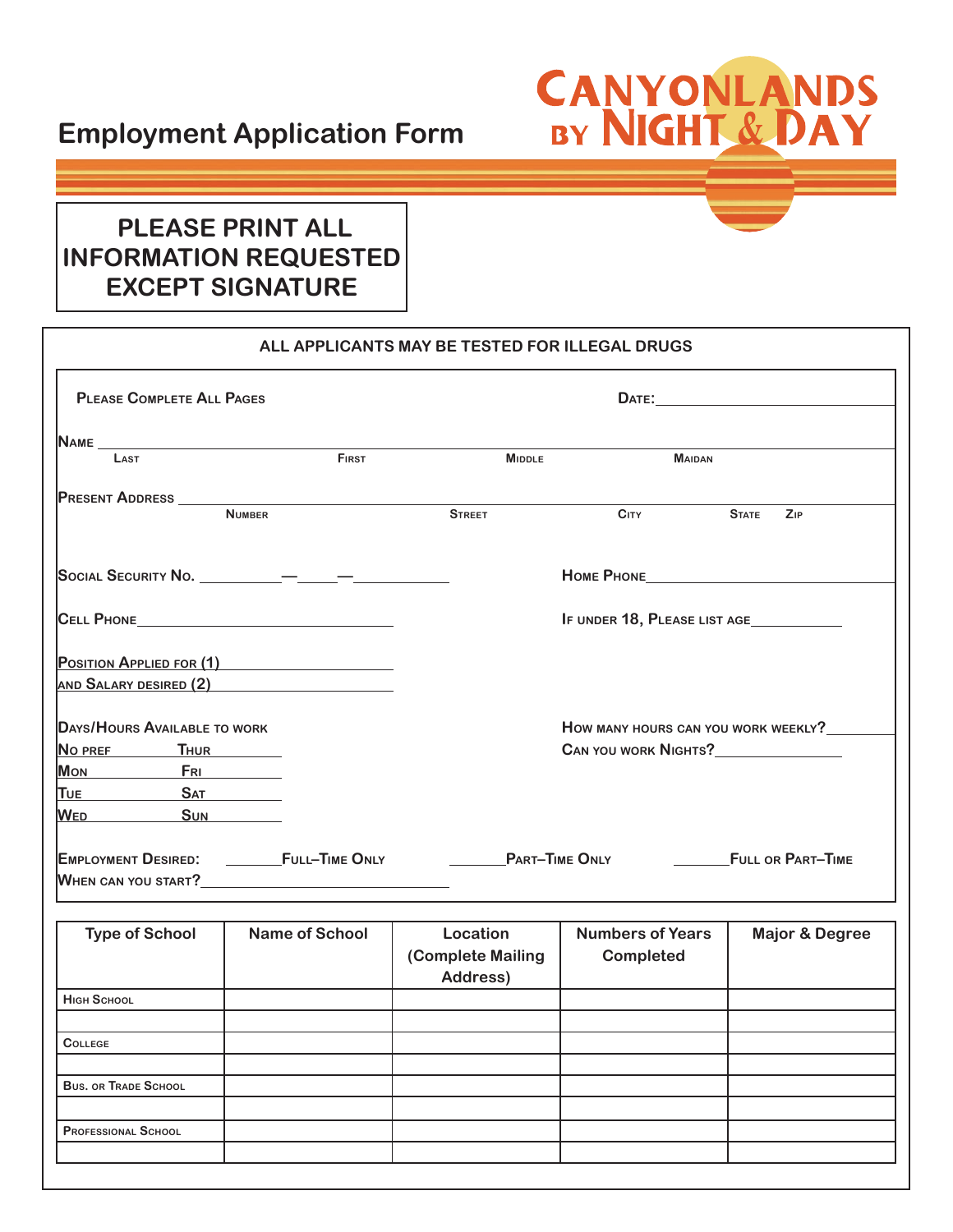| HAVE YOU EVER BEEN CONVICTED OF A CRIME?                                                                                   |                            | <b>No</b>            | YES<br>If yes, explain number of conviction(s), nature of offense(s) leading to conviction(s), how recently such<br>offense(s) was/were committed, sentence(s) imposed, and type(s) of rehabilitation. |
|----------------------------------------------------------------------------------------------------------------------------|----------------------------|----------------------|--------------------------------------------------------------------------------------------------------------------------------------------------------------------------------------------------------|
| Do You HAVE A DRIVER'S LICENSE?                                                                                            | $Y_{ES}$                   | <u>and the state</u> | No<br>WHAT IS YOUR MEANS OF TRANSPORTATION TO WORK?<br><u> UNATIS YOUR MEANS OF TRANSPORTATION TO WORK?</u>                                                                                            |
| <b>OPERATOR</b>                                                                                                            | COMMERCIAL (CDL) CHAUFFEUR |                      | EXPIRATION DATE:                                                                                                                                                                                       |
| HAVE YOU HAD ANY ACCIDENTS DURING THE PAST THREE YEARS?<br>HAVE YOU HAD ANY MOVING VIOLATIONS DURING THE PAST THREE YEARS? |                            |                      |                                                                                                                                                                                                        |
| Please list two references other than relatives or previous employers.                                                     |                            |                      |                                                                                                                                                                                                        |
|                                                                                                                            |                            |                      |                                                                                                                                                                                                        |
|                                                                                                                            |                            |                      |                                                                                                                                                                                                        |
|                                                                                                                            |                            |                      |                                                                                                                                                                                                        |
|                                                                                                                            |                            |                      |                                                                                                                                                                                                        |
|                                                                                                                            |                            |                      |                                                                                                                                                                                                        |
| cations for the specific position for which you are applying.                                                              |                            |                      | ground. Use the space below to summarize any additional information necessary to describe your full qualifi-                                                                                           |
|                                                                                                                            |                            |                      |                                                                                                                                                                                                        |
|                                                                                                                            |                            |                      |                                                                                                                                                                                                        |
|                                                                                                                            |                            |                      |                                                                                                                                                                                                        |
|                                                                                                                            |                            |                      |                                                                                                                                                                                                        |
|                                                                                                                            |                            |                      |                                                                                                                                                                                                        |
|                                                                                                                            |                            |                      |                                                                                                                                                                                                        |
|                                                                                                                            |                            |                      |                                                                                                                                                                                                        |
|                                                                                                                            |                            |                      |                                                                                                                                                                                                        |
|                                                                                                                            |                            |                      |                                                                                                                                                                                                        |
|                                                                                                                            |                            |                      |                                                                                                                                                                                                        |
|                                                                                                                            |                            |                      |                                                                                                                                                                                                        |
|                                                                                                                            |                            |                      |                                                                                                                                                                                                        |
|                                                                                                                            |                            |                      |                                                                                                                                                                                                        |
|                                                                                                                            |                            |                      |                                                                                                                                                                                                        |
|                                                                                                                            |                            |                      |                                                                                                                                                                                                        |
|                                                                                                                            |                            |                      |                                                                                                                                                                                                        |